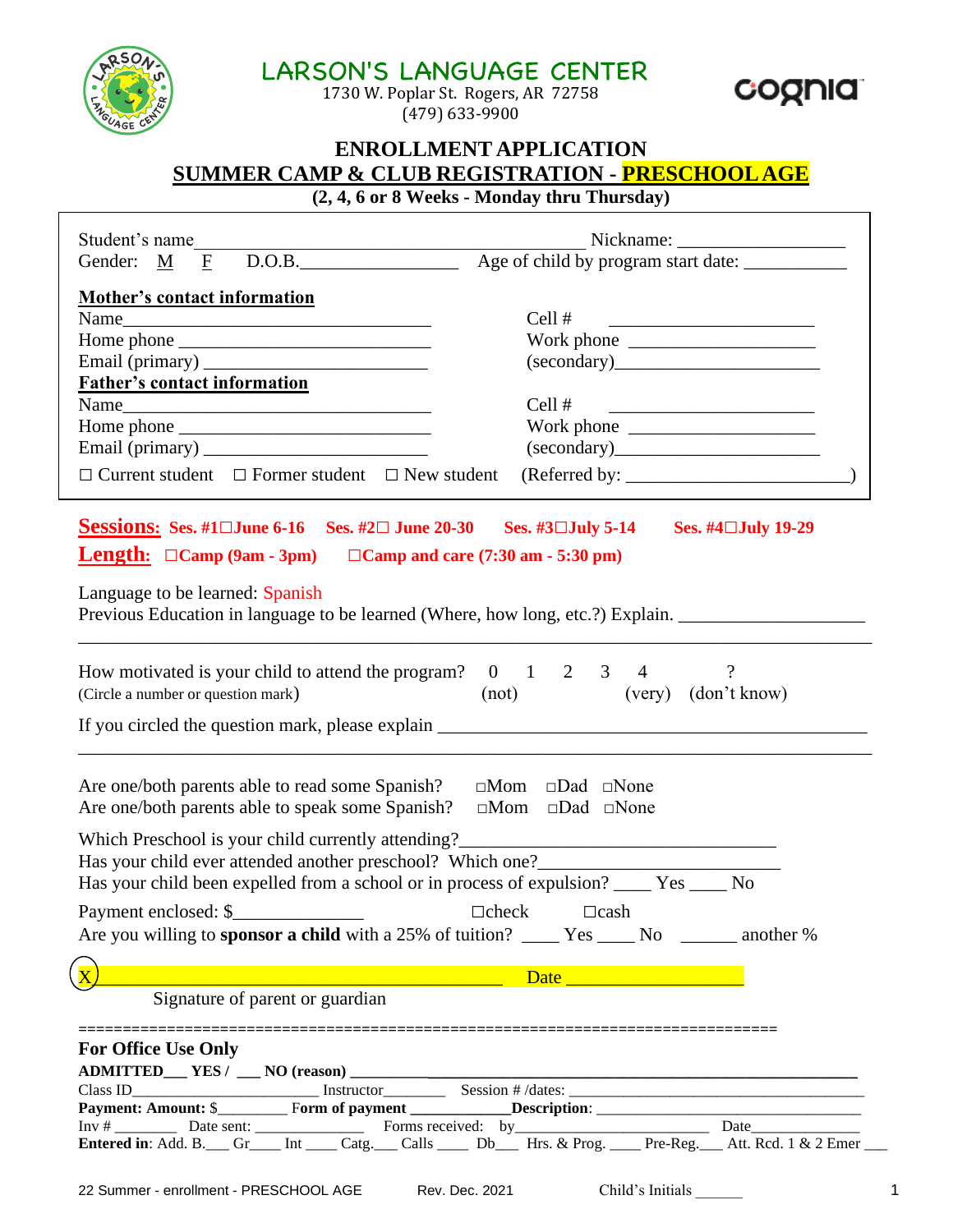

# LARSON'S LANGUAGE CENTER

1730 W. Poplar St. Rogers, AR 72758 (479) 633-9900



#### **1. CLINIC HISTORY: LIST THE DATES OF EACH:**

| Measles                             | <b>Mumps</b> | <b>German Measles</b> | Chicken Pox                  | <b>Whooping Cough</b> |
|-------------------------------------|--------------|-----------------------|------------------------------|-----------------------|
| <b>Contracted Tuberculosis:</b>     | Yes          | No.                   | Frequent Ear Infections: Yes |                       |
| <b>Frequent Throat Infection:</b>   | Yes          | Nο                    | Defective Heart:             | Y es                  |
| <b>Other Conditions or Comments</b> |              |                       |                              |                       |
|                                     |              |                       |                              |                       |

#### **2. CHILD'S DEVELOPMENTAL NEEDS:**

**Physical or emotional problems the child might have:** \_\_\_\_\_\_\_\_\_\_\_\_\_\_\_\_\_\_\_\_\_\_\_\_\_\_\_\_\_\_\_\_\_\_\_\_\_\_\_\_\_\_\_\_\_\_\_\_\_\_\_\_\_\_\_\_\_\_\_\_\_\_\_\_\_\_\_\_\_\_\_\_\_\_\_\_\_\_\_\_\_\_\_\_\_\_

| Temper Tantrums ______ Diabetes_________ Frequent colds ________ Biting ________ Sun Sensitivity ______<br>Seizures ________ F ainting Spells _______ Bed wetting ______ Other ________________________________ |  |  |  |  |  |
|-----------------------------------------------------------------------------------------------------------------------------------------------------------------------------------------------------------------|--|--|--|--|--|
| ALLERGIES TO MEDICATIONS / FOOD / OTHERS: Under the Mathematical Contract of the Mathematical Contract of the                                                                                                   |  |  |  |  |  |
|                                                                                                                                                                                                                 |  |  |  |  |  |
| Siblings: $Yes_$ No $\_\_\_$ Name(s)                                                                                                                                                                            |  |  |  |  |  |
| Does your child require help in:                                                                                                                                                                                |  |  |  |  |  |
| Dressing ________ Un-dressing _______ Eating _______ Washing hands ________ Toileting _________                                                                                                                 |  |  |  |  |  |
|                                                                                                                                                                                                                 |  |  |  |  |  |
|                                                                                                                                                                                                                 |  |  |  |  |  |
|                                                                                                                                                                                                                 |  |  |  |  |  |
|                                                                                                                                                                                                                 |  |  |  |  |  |
| <b>Additional comments and other useful information:</b>                                                                                                                                                        |  |  |  |  |  |
|                                                                                                                                                                                                                 |  |  |  |  |  |

\_\_\_\_\_\_\_\_\_\_\_\_\_\_\_\_\_\_\_\_\_\_\_\_\_\_\_\_\_\_\_\_\_\_\_\_\_\_\_\_\_\_\_\_\_\_\_\_\_\_\_\_\_\_\_\_\_\_\_\_\_\_\_\_\_\_\_\_\_\_\_\_\_\_\_\_\_\_\_\_\_\_\_\_\_\_\_\_\_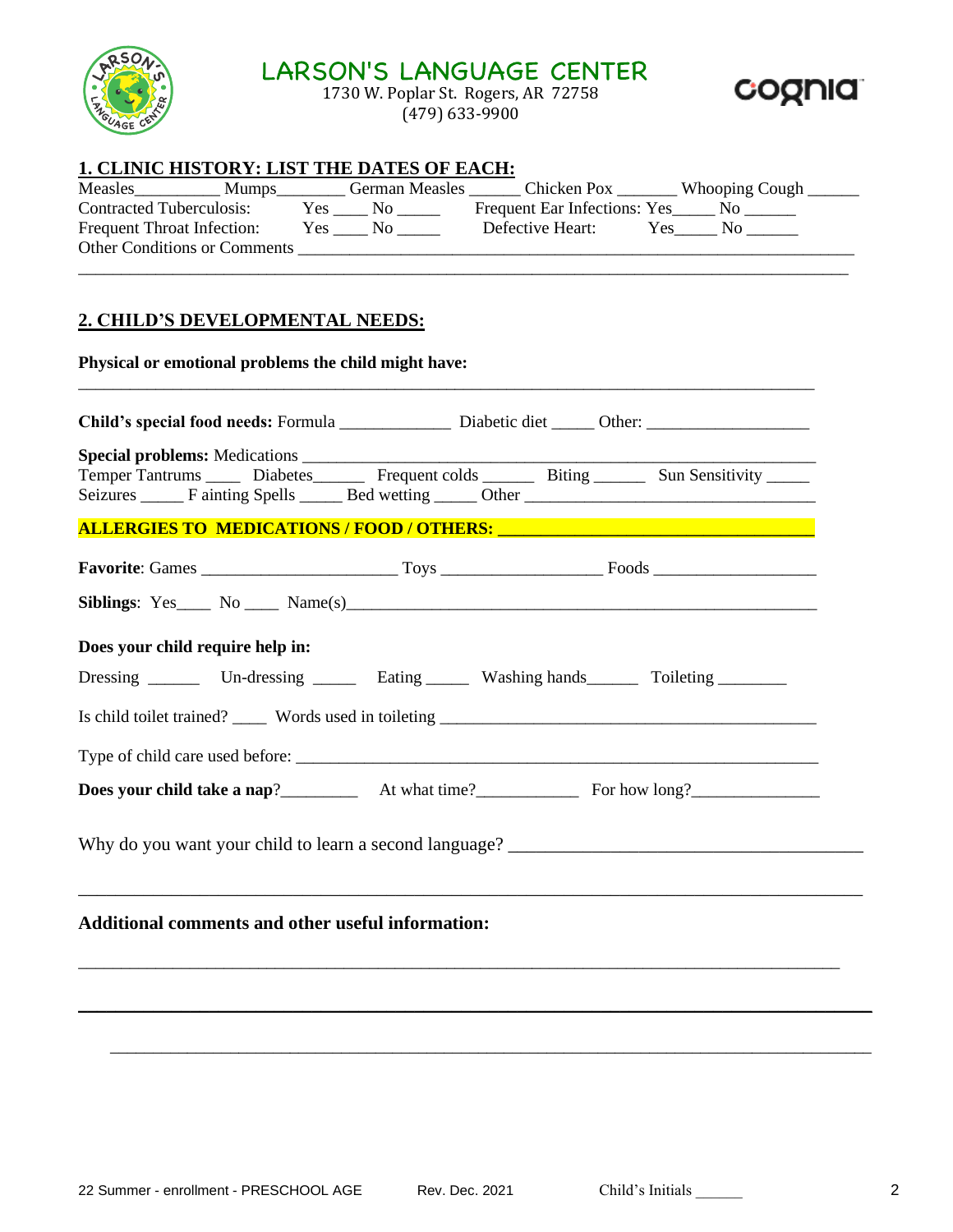

LARSON'S LANGUAGE CENTER

1730 W. Poplar St. Rogers, AR 72758 (479) 633-9900

### **CHILD'S PERSONAL DATA SHEET**

|              |                                                                                                | <b>BIRTH DATE</b>                  |                 |              |
|--------------|------------------------------------------------------------------------------------------------|------------------------------------|-----------------|--------------|
| Home Address |                                                                                                |                                    |                 |              |
|              |                                                                                                |                                    |                 |              |
|              |                                                                                                |                                    |                 |              |
|              |                                                                                                |                                    |                 |              |
|              |                                                                                                |                                    |                 |              |
|              |                                                                                                |                                    |                 |              |
|              | <u>Father's name</u>                                                                           |                                    |                 |              |
|              |                                                                                                |                                    |                 |              |
|              |                                                                                                |                                    |                 |              |
|              |                                                                                                |                                    |                 |              |
|              |                                                                                                |                                    |                 |              |
|              |                                                                                                |                                    |                 |              |
|              |                                                                                                |                                    |                 |              |
|              |                                                                                                |                                    |                 |              |
|              |                                                                                                |                                    |                 |              |
|              | $City$ $City$ $Zip$<br>Is this person authorized to take the child from the center? Yes $\Box$ |                                    | $\rm No \ \Box$ |              |
|              | List all other adults who are authorized to take the child from the center:                    | $\sim$ $\sim$ $\sim$ $\sim$ $\sim$ |                 |              |
| Name         | Relationship                                                                                   | Name                               |                 | Relationship |
| Address      |                                                                                                | Address                            |                 |              |
| City         | Zip<br><b>State</b>                                                                            | City                               | <b>State</b>    | Zip          |
| Phone        |                                                                                                | Phone                              |                 |              |
|              |                                                                                                |                                    | Date            |              |

cognia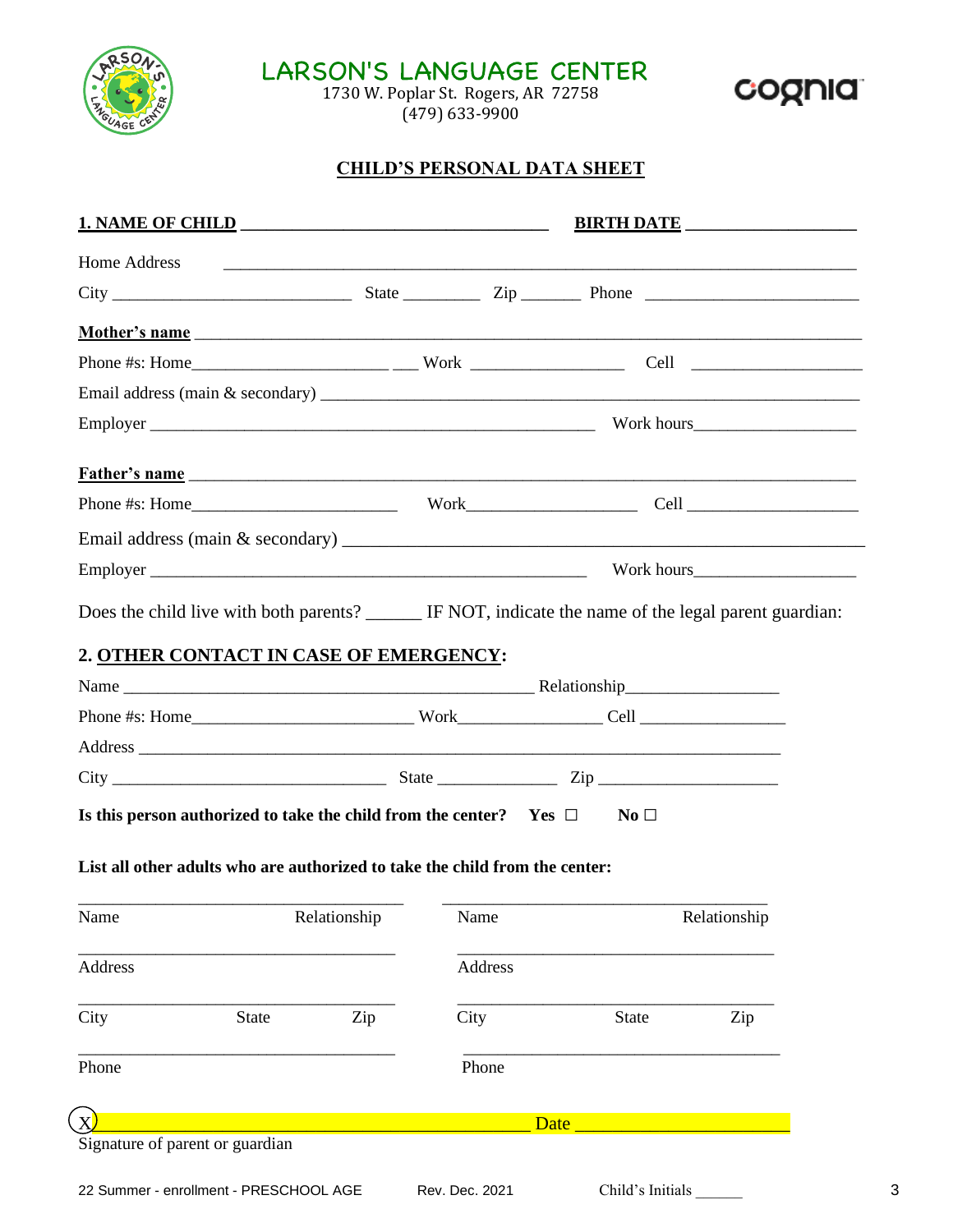



#### **3. MEDICAL INFORMATION:**

Child's Physician or emergency treatment facility \_\_\_\_\_\_\_\_\_\_\_\_\_\_\_\_\_\_\_\_\_\_\_\_\_\_\_\_\_\_\_

Address\_\_\_\_\_\_\_\_\_\_\_\_\_\_\_\_\_\_\_\_\_\_\_\_\_\_\_\_\_\_\_\_\_\_\_ City \_\_\_\_\_\_\_\_\_\_\_\_\_\_\_\_\_ State\_\_\_ Zip\_\_\_\_\_\_\_\_

Phone

I, \_\_\_\_\_\_\_\_\_\_\_\_\_\_\_\_\_\_\_\_\_\_\_\_ (father/mother/guardian) of \_\_\_\_\_\_\_\_\_\_\_\_\_\_\_\_\_\_\_\_\_\_\_\_(Child's name)do hereby give my consent to the Director of Larson's Language Center, or her duly appointed representative, for said child to receive medical or surgical aid as may be deemed necessary and expedient by a duly licensed or recognized physician or surgeon in case of an emergency when the parents cannot be reached. Consent is also given for the director or her duly appointed representative to transport said child for emergency medical treatment, if the parents cannot be reached.

I hereby give\_\_\_\_ /do not give\_\_\_\_ the Director of the Larson's Language Center, or her appointed representative permission to give \_\_\_\_\_\_\_\_\_\_\_\_\_\_\_\_\_\_\_\_\_\_\_\_\_(Child's name) acetaminophen / ibuprofen. I understand I will be notified that the medication has been administered.

 $S$ ignature  $\overline{(X)}$  and  $\overline{X}$  and  $\overline{X}$  and  $\overline{X}$  are  $\overline{X}$  and  $\overline{X}$  and  $\overline{X}$  are  $\overline{X}$  and  $\overline{X}$  are  $\overline{X}$  and  $\overline{X}$  are  $\overline{X}$  and  $\overline{X}$  are  $\overline{X}$  and  $\overline{X}$  are  $\overline{X}$  and

**4. IMMUNIZATIONS:** Please provide a copy of your Child's Immunization Records. (If your child is in one of our programs held outside of our school, we do not need Immunization Records) Verified by Health Department Record \_\_\_\_\_\_\_\_\_\_\_\_\_ Physician's Record \_\_\_\_\_\_\_\_\_\_ Other\_\_\_\_\_\_\_\_\_\_

#### **5. CONFERENCE REQUEST:**

I, \_\_\_\_\_\_\_\_\_\_\_\_\_\_\_\_\_\_\_\_\_\_\_\_\_\_\_\_\_\_\_\_\_\_\_\_\_the parent or guardian of this child, understand that I may ask for a conference with the Director and/or instructors as needed.

X\_\_\_\_\_\_\_\_\_\_\_\_\_\_\_\_\_\_\_\_\_\_\_\_\_\_\_\_\_\_\_\_\_\_\_\_\_\_\_\_\_\_\_\_\_\_\_\_\_\_\_ Date \_\_\_\_\_\_\_\_\_\_\_\_\_\_\_\_\_\_\_

Signature of parent or guardian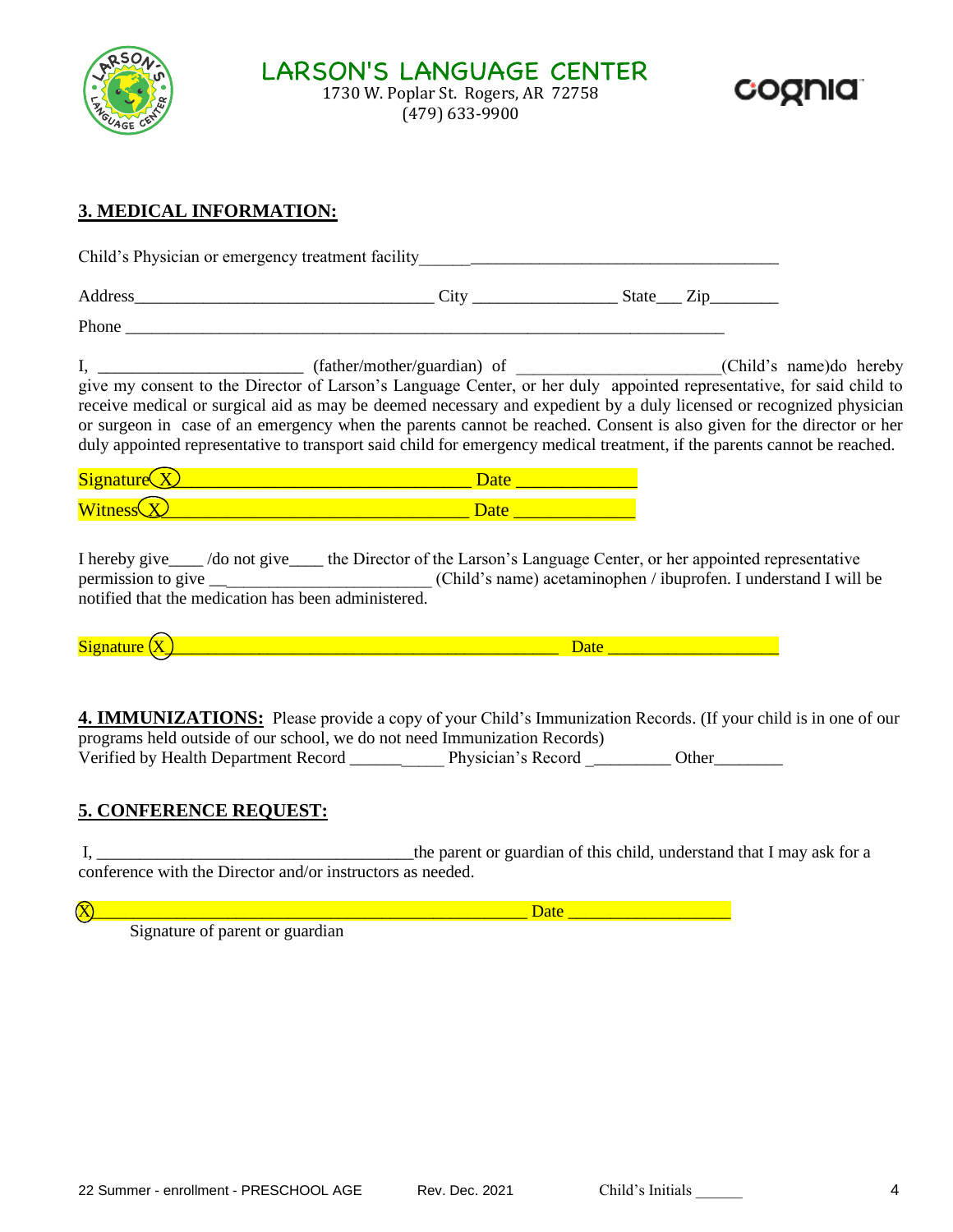

**LARSON'S LANGUAGE CENTER** 1730 W. Poplar St. Rogers, AR 72758 (479) 633-9900

#### **AGREEMENT BETWEEN LARSON'S LANGUAGE CENTER AND THE STUDENT'S PARENT**

I, \_\_\_\_\_\_\_\_\_\_\_\_\_\_\_\_\_\_\_\_\_\_\_\_\_\_\_\_\_\_\_ parent/guardian of \_\_\_\_\_\_\_\_\_\_\_\_\_\_\_\_\_\_\_\_\_\_\_\_\_\_\_\_\_ who is attending Theorem Program:

- 1. Agree that the student will be encouraged to participate in various activities outside of class where the second language is involved; for example, viewing TV programs and videos, using library programs, computer programs and books.
- 2. Agree to notify Larson's Language Center prior to class start time via e-mail or telephone if the student is unable to attend school/program, even if the notification is "last minute".
- 3. Agree that when Larson's Language Center is closed for weather or other unforeseen reason, the class will be made up at a later date.

4. Agree to notify Larson's Language Center within one week of the final class as to whether or not student will attend the NEXT SESSION.

5. Agree that the **registration fee** is NOT refundable, and **tuition** is ONLY refundable **5 weeks prior** to the start date.

6. Agree that the entire cost of Tuition is due prior to the program start date.

# **The signing of this agreement indicates that everything is well understood.**

 $\chi$ ) and the contract of the contract of the contract of the contract of  $\chi$ 

coonia

Signature of parent or guardian

# **PARENT'S CONSENT FOR PHOTOGRAPHY**

Do we have your permission to include your child or children in photos or videos for TV or Newspaper coverage of our programs, for promotional purposes or to distribute a picture CD to the parents as a gift?

□Yes □No

I \_\_\_\_\_\_\_\_\_\_\_\_\_\_\_\_\_\_\_\_\_\_\_\_\_\_\_\_\_\_\_\_ will allow Larson's Language Center to include my child, \_\_\_\_\_\_\_\_\_\_\_\_\_\_\_\_\_\_\_\_\_\_\_\_\_\_ in photographs or videotape documenting our program activities for informational or promotional purposes.

X\_\_\_\_\_\_\_\_\_\_\_\_\_\_\_\_\_\_\_\_\_\_\_\_\_\_\_\_\_\_\_\_\_\_\_\_\_\_\_\_\_\_\_\_ Date: \_\_\_\_\_\_\_\_\_\_\_\_\_\_\_\_\_\_\_

Signature of parent or guardian